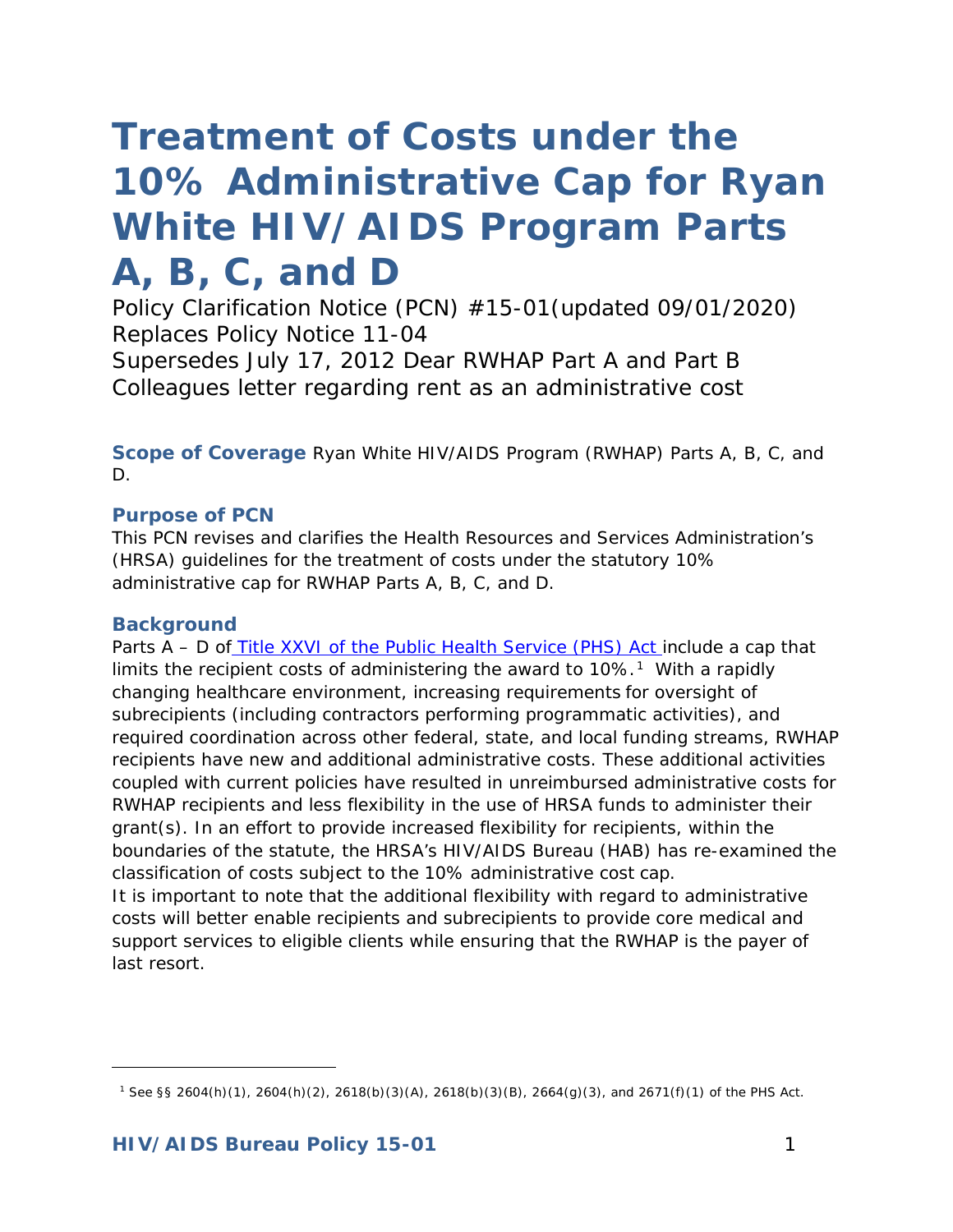# **Instructions**

## **Treatment of "Rent" and Other Facilities Costs Incurred to Provide Core Medical and Support Services to Eligible RWHAP Clients RWHAP Parts A, B, and C Recipients**

The portion of indirect and/or direct facilities expenses such as rent, maintenance, and utilities for areas primarily utilized to provide core medical and support services for eligible RWHAP clients (e.g., clinic, pharmacy, food bank, substance abuse treatment facilities) are not required to be included in the 10% administrative cost cap. [See [45 CFR §§ 75.412 – 414, Uniform](http://www.ecfr.gov/cgi-bin/retrieveECFR?gp=1&SID=e2b32b899fa7d77a4cb71d59bc54a834&ty=HTML&h=L&r=PART&n=pt45.1.75&sg45.1.75_1411.sg12) [Administrative Requirements, Cost](http://www.ecfr.gov/cgi-bin/retrieveECFR?gp=1&SID=e2b32b899fa7d77a4cb71d59bc54a834&ty=HTML&h=L&r=PART&n=pt45.1.75&sg45.1.75_1411.sg12)  [Principles, and Audit Requirements for](http://www.ecfr.gov/cgi-bin/retrieveECFR?gp=1&SID=e2b32b899fa7d77a4cb71d59bc54a834&ty=HTML&h=L&r=PART&n=pt45.1.75&sg45.1.75_1411.sg12) [HHS Awards f](http://www.ecfr.gov/cgi-bin/retrieveECFR?gp=1&SID=e2b32b899fa7d77a4cb71d59bc54a834&ty=HTML&h=L&r=PART&n=pt45.1.75&sg45.1.75_1411.sg12)or information regarding the classification of costs as direct or indirect.]

## **RWHAP Parts A and B Subrecipients and Part D Recipients**

The portion of direct facilities expenses such as rent, maintenance, and utilities for areas primarily utilized to provide core medical and support services for eligible RWHAP clients (e.g., clinic, pharmacy, food bank, substance abuse treatment facilities) are not required to be included in the 10% administrative cost cap. Note: by legislation, all indirect expenses must be considered administrative expenses subject to the 10% cap.<sup>[2](#page-1-0)</sup>

# **Clarifications**

<span id="page-1-0"></span>l

## **Allocable Costs**

For all recipients and subrecipients funded by RWHAP Parts A, B, C, or D, the following programmatic costs are not required to be included in the 10% limit on administrative costs; they may be charged to the relevant service category, as described in HRSA HAB PCN 16-02 Ryan White HIV/AIDS Program Services: Eligible [Individuals and Allowable Uses of Funds,](https://hab.hrsa.gov/sites/default/files/hab/program-grants-management/ServiceCategoryPCN_16-02Final.pdf) directly associated with such activities:

- Biannual RWHAP client re-certification;
- The portion of malpractice insurance related to RWHAP clinical care;
- The portion of fees and services for electronic medical records maintenance, technology licensure, and annual updates, and staff time for data entry related to RWHAP clinical care and support services;
- The portion of the clinic receptionist's time providing direct RWHAP patient services (e.g., scheduling appointments and other intake activities);
- The portion of medical waste removal and linen services related to the provision of RWHAP services;
- The portion of medical billing staff related to RWHAP services;
- The portion of a supervisor's time devoted to providing professional oversight

<sup>2</sup> See §§ 2604(h)(4)(A), 2618(b)(3)(D)(i), and 2671(h)(1) of the PHS Act.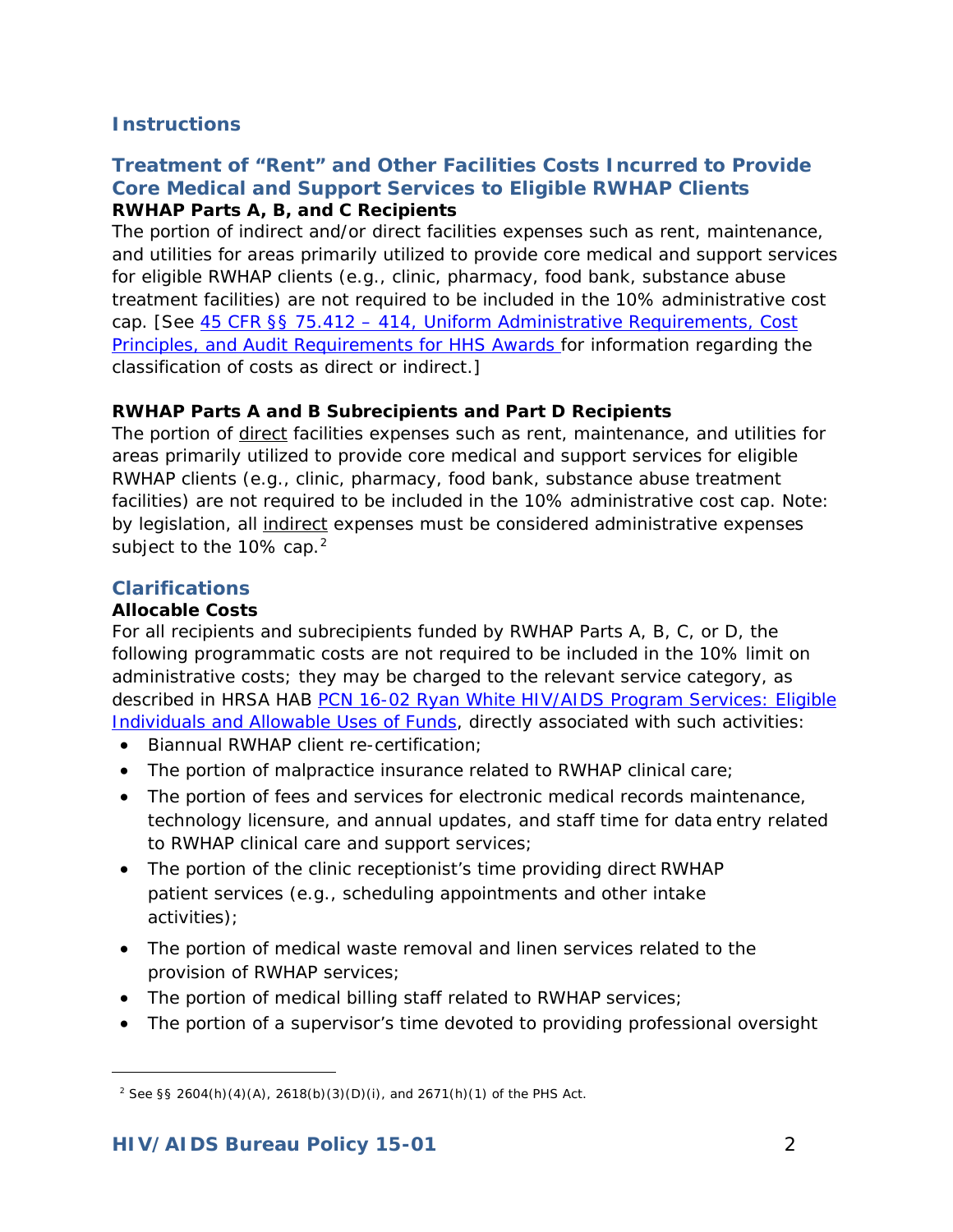and direction regarding RWHAP-funded core medical or support service activities, sufficient to assure the delivery of appropriate and high-quality HIV care, to clinicians, case managers, and other individuals providing services to RWHAP clients (would not include general administrative supervision of these individuals); and

• RWHAP clinical quality management  $(CQM)$ .<sup>[3](#page-2-0)</sup> However, expenses which are clearly administrative in nature cannot be included as CQM costs.

For Parts A, B, and C recipients—associated indirect costs may also be charged to the relevant service category.

## **Non-allocable Costs**

For all recipients funded by RWHAP Parts A, B, C, or D, costs subject to the 10% administrative cap include, but are not limited to:

- Routine grant administration and monitoring activities, including the development of applications and the receipt and disbursal of program funds;
- Development and establishment of reimbursement and accounting systems;
- Preparation of routine programmatic and financial reports;
- Compliance with grant conditions and audit requirements;
- All activities associated with the recipient's contract award procedures, including the development of requests for proposals, subrecipient and contract proposal review activities, negotiation and awarding of contracts;
- Subrecipient monitoring activities including telephone consultation, written documentation, and onsite visits;
- Reporting on contracts, and funding reallocation activities; and
- Related payroll, audit and general legal services.

For Part A recipients, the cost of all activities carried out by the HIV health services planning councils and planning bodies would count toward the 10% administrative cap.[4](#page-2-1)

For Part C recipients, planning and evaluation costs are subject to the 10% administrative cap.

All indirect costs charged by Part D recipients are considered an administrative expense subject to the 10% limit.<sup>5</sup>

<span id="page-2-0"></span><sup>1</sup>  $3$  See §§ 2604(h)(5)(B)(ii), 2618(b)(3)(E)(ii)(II), and 2664(g)(3) of the PHS Act, which indicate that although CQM is considered an administrative cost, expenses for this activity do not count towards the administrative cost cap. Similarly, § 2671(h)(3)(B) of the PHS Act defines as "services" those services that contribute to or help improve primary care and referral services, and include CQM.

<span id="page-2-1"></span><sup>4</sup> See §2604(h)(3)(B) of the PHS Act.

<span id="page-2-2"></span> $5$  See §2671(h)(1) of the PHS Act.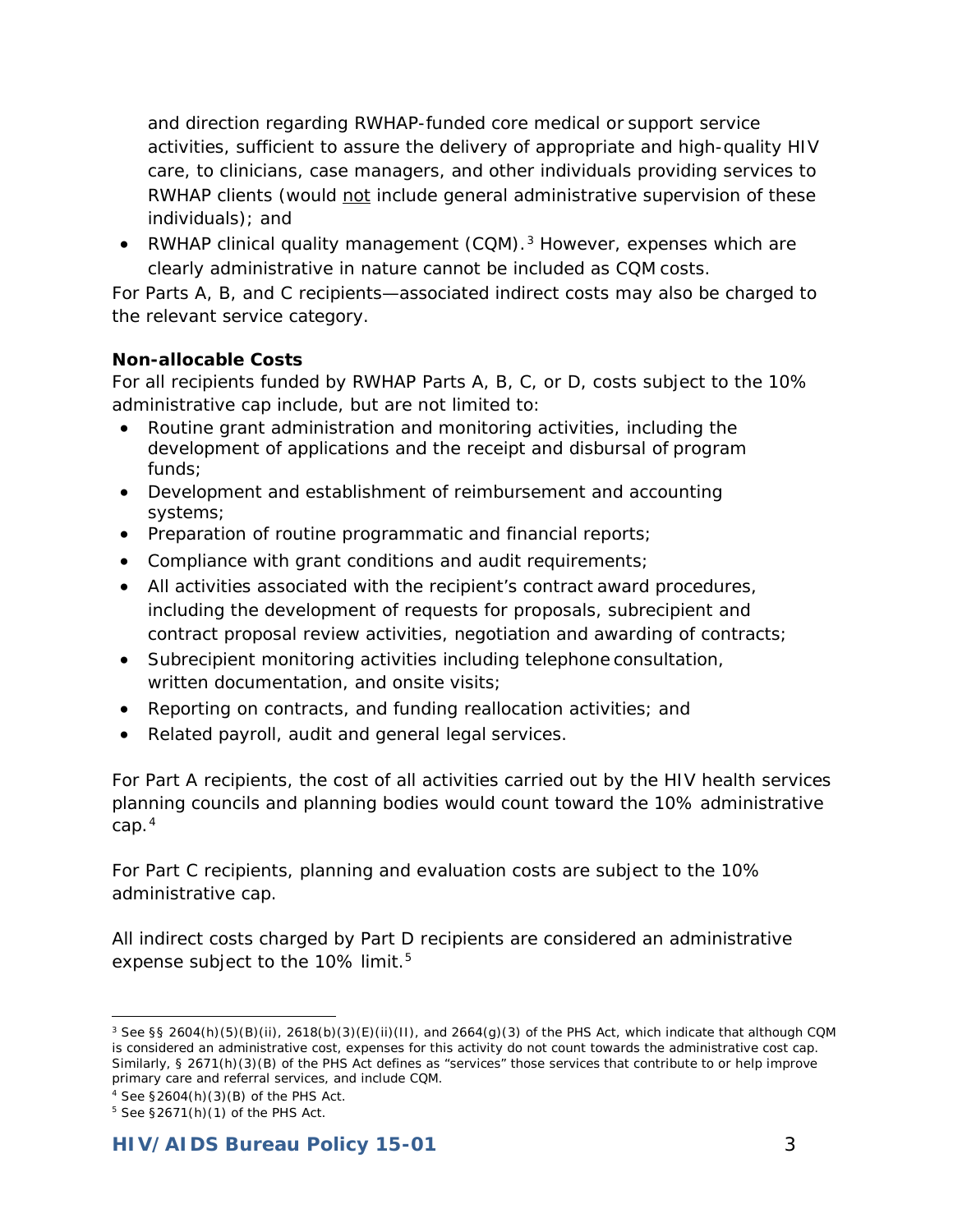#### **New Clarifications**

Staff training necessary to provide high quality RWHAP services may be charged to the appropriate service category. These costs include training registration, maintenance of licensure and/or credentials, and individual membership dues. Service-specific funds used for this purpose should be carefully monitored by the RWHAP recipient and should not exceed 5% of the dollars allocated to provide the service. Organizational membership dues cannot be attributed to a service category, and are therefore administrative costs subject to the 10% cap.

## **Applicability to Subrecipients**

#### **RWHAP Parts A and B Subrecipients**[6](#page-3-0)

RWHAP Part A and B recipients must ensure that the aggregate total of subrecipient administrative expenditures does not exceed 10% of the aggregate total of funds awarded to subrecipients. Subrecipient administrative expenses may be individually set and may vary; however, the aggregate total of subrecipients' administrative costs may not exceed the 10% limit. Subrecipient administrative activities include<sup>[7](#page-3-1)</sup>

- usual and recognized overhead activities, **including established indirect rates** for agencies;
- management oversight of specific programs funded under the RWHAP; and
- other types of program support such as quality assurance, quality control, and related activities (exclusive of RWHAP CQM).

As a reminder: all indirect costs charged by the subrecipient are considered an administrative cost subject to the 10% aggregate limit.

#### **RWHAP Parts C and D Subrecipients**

The 10% limit on administrative costs does not apply to subrecipients under Parts C and D. RWHAP Parts C and D recipients are responsible for ensuring that subrecipient administrative costs are allowable, reasonable, and allocable to the RWHAP. [See [45 CFR §§ 75.403-405 Uniform Administrative](http://www.ecfr.gov/cgi-bin/retrieveECFR?gp=1&SID=e2b32b899fa7d77a4cb71d59bc54a834&ty=HTML&h=L&r=PART&n=pt45.1.75&sg45.1.75_1411.sg12) [Requirements, Cost](http://www.ecfr.gov/cgi-bin/retrieveECFR?gp=1&SID=e2b32b899fa7d77a4cb71d59bc54a834&ty=HTML&h=L&r=PART&n=pt45.1.75&sg45.1.75_1411.sg12)  [Principles, and Audit Requirements for HHS Awards f](http://www.ecfr.gov/cgi-bin/retrieveECFR?gp=1&SID=e2b32b899fa7d77a4cb71d59bc54a834&ty=HTML&h=L&r=PART&n=pt45.1.75&sg45.1.75_1411.sg12)or information regarding basic cost considerations.]

### **Recipient Management and Oversight Functions**

RWHAP Parts A, B, C, and D recipients are responsible for establishing and maintaining written procedures for allocating and tracking funds applicable to the 10% administrative cost cap in compliance with [RWHAP authorizing legislation](http://hab.hrsa.gov/abouthab/legislation.html) and the requirements included in [45 CFR part](http://www.ecfr.gov/cgi-bin/retrieveECFR?gp=1&SID=a1fcee7b4f34f96045b4c7e5596ccab7&ty=HTML&h=L&r=PART&n=pt45.1.75) 75 Uniform Administrative Requirements, [Cost Principles, and Audit](http://www.ecfr.gov/cgi-bin/retrieveECFR?gp=1&SID=a1fcee7b4f34f96045b4c7e5596ccab7&ty=HTML&h=L&r=PART&n=pt45.1.75) [Requirements for HHS Awards.](http://www.ecfr.gov/cgi-bin/retrieveECFR?gp=1&SID=a1fcee7b4f34f96045b4c7e5596ccab7&ty=HTML&h=L&r=PART&n=pt45.1.75)

If a RWHAP Part A or B recipient has contracted with an entity to provide statewide

l

<span id="page-3-0"></span><sup>6</sup> See §§ 2604(h)(2) and 2618(b)(3)(B) of the PHSAct.

<span id="page-3-1"></span><sup>&</sup>lt;sup>7</sup> See §§ 2604(h)(4) and 2618(b)(3)(D) of the PHSAct.